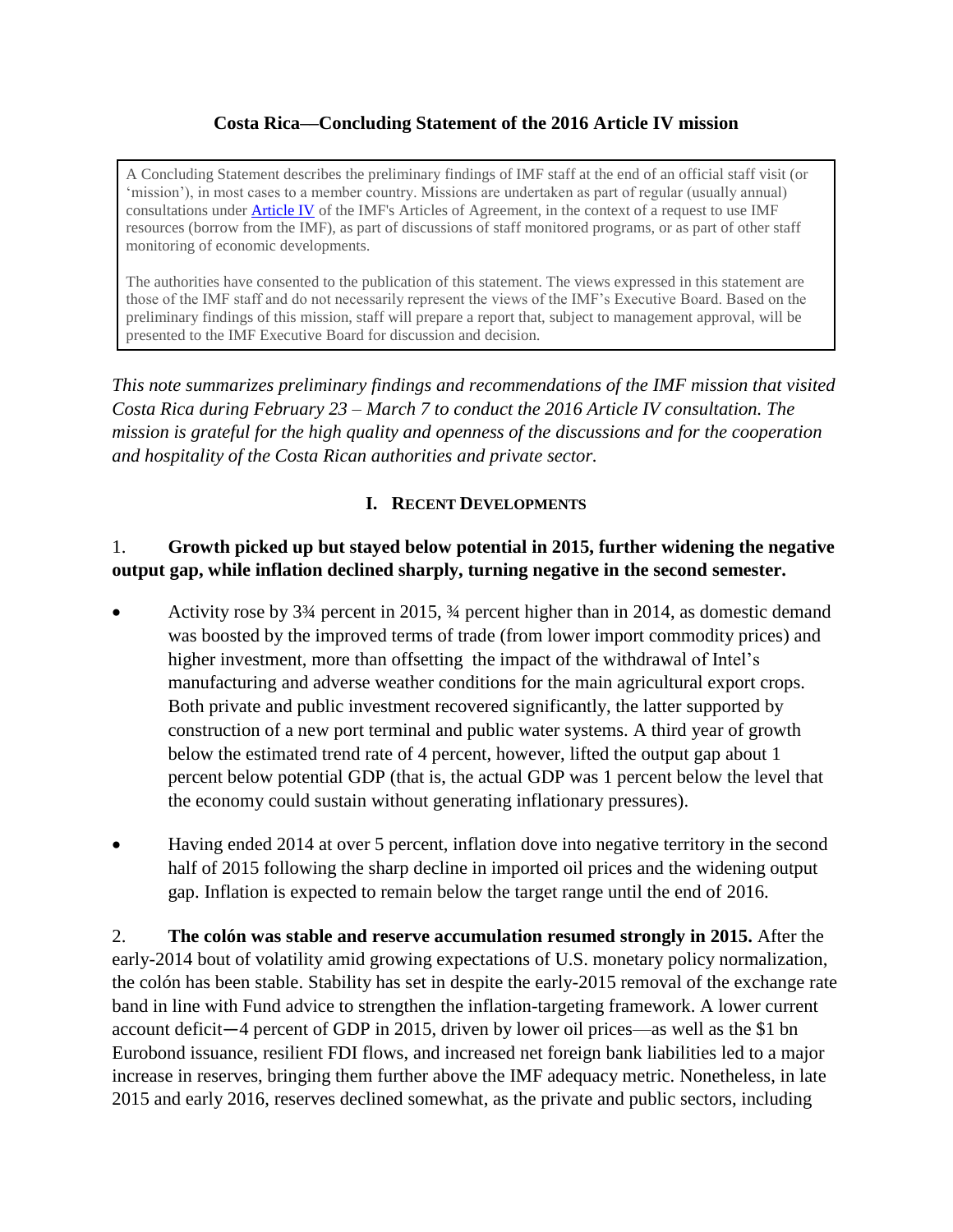financial intermediaries, increased their demand for FX and the central bank accommodated it resulting in a stable exchange rate. The external position is estimated to be broadly in equilibrium, with no significant over- or undervaluation of the real exchange rate.

3. **The fiscal deficit remains elevated and the public debt-to-GDP ratio continues to increase.** Despite buoyant revenues, not least stemming from efforts by the authorities to improve tax administration, rising transfers to decentralized government entities kept the primary deficit at around 3 percent of GDP in 2015. With the interest bill broadly stable, aided by lower domestic financing costs, the overall central government deficit remained around 6 percent of GDP in 2014–15 and debt exceeded 42 percent of GDP.

4. **The authorities responded to the decline in inflation and the widening negative output gap by cutting substantially the monetary policy rate.** It has been reduced by 350 basis points to 1¾ percent. Real lending rates, however, haveincreased since mid-2014, as the fall in inflation expectations more than offset the so far limited transmission of the large policy rate cuts to lending rates. In addition, the REER has appreciated and credit growth has moderated. Thus, overall, financial conditions have tightened but this is likely to change as the recent policy rates cuts complete, or at least extend, their pass-through. On the other hand, high dollarization and anticipation of forthcoming upward pressures on domestic interest rates from large budgetary financing needs have already slowed down, and may also ultimately constrain, the transmission process.

5. **The financial system appears sound, though dollarization continues to be a source of vulnerability***.* Capital is well above regulatory requirements and liquidity indicators are robust. While non-performing loans have remained low, profitability remains below that of regional peers. Reliance on foreign funding continued, but rollover risks appear manageable. Credit is expanding at a rate consistent with healthy financial deepening and there is little evidence of financial sector risk buildup. However, credit growth has again tilted toward credit in FX, including to sectors without natural FX hedges, in the recent period of exchange rate stability.

## **II. OUTLOOK AND RISKS**

6. **GDP is projected to expand faster and inflation to revert to the BCCR target range in 2016, with activity returning to potential over the medium-term***.* Growth is expected to exceed slightly its potential of 4 percent in 2016, supported by four factors: (i) continued U.S. recovery, (ii) dissipation of the one-off effects of Intel withdrawal, (iii) domestic monetary stimulus, and (iv) sustained real credit expansion. The output gap is anticipated to shrink somewhat in 2016, and then mostly close over the medium term. Inflation is forecasted to return to the target range by end-2016 and hover around its center in the medium-term. The current account deficit will widen marginally to 4¼ percent of GDP over the medium-term amid gradual recovery of international commodity prices.

7. **External and domestic risks weigh on the outlook***.* The mission views external risk related to the normalization of U.S. monetary policy as moderately on the upside. Faster U.S.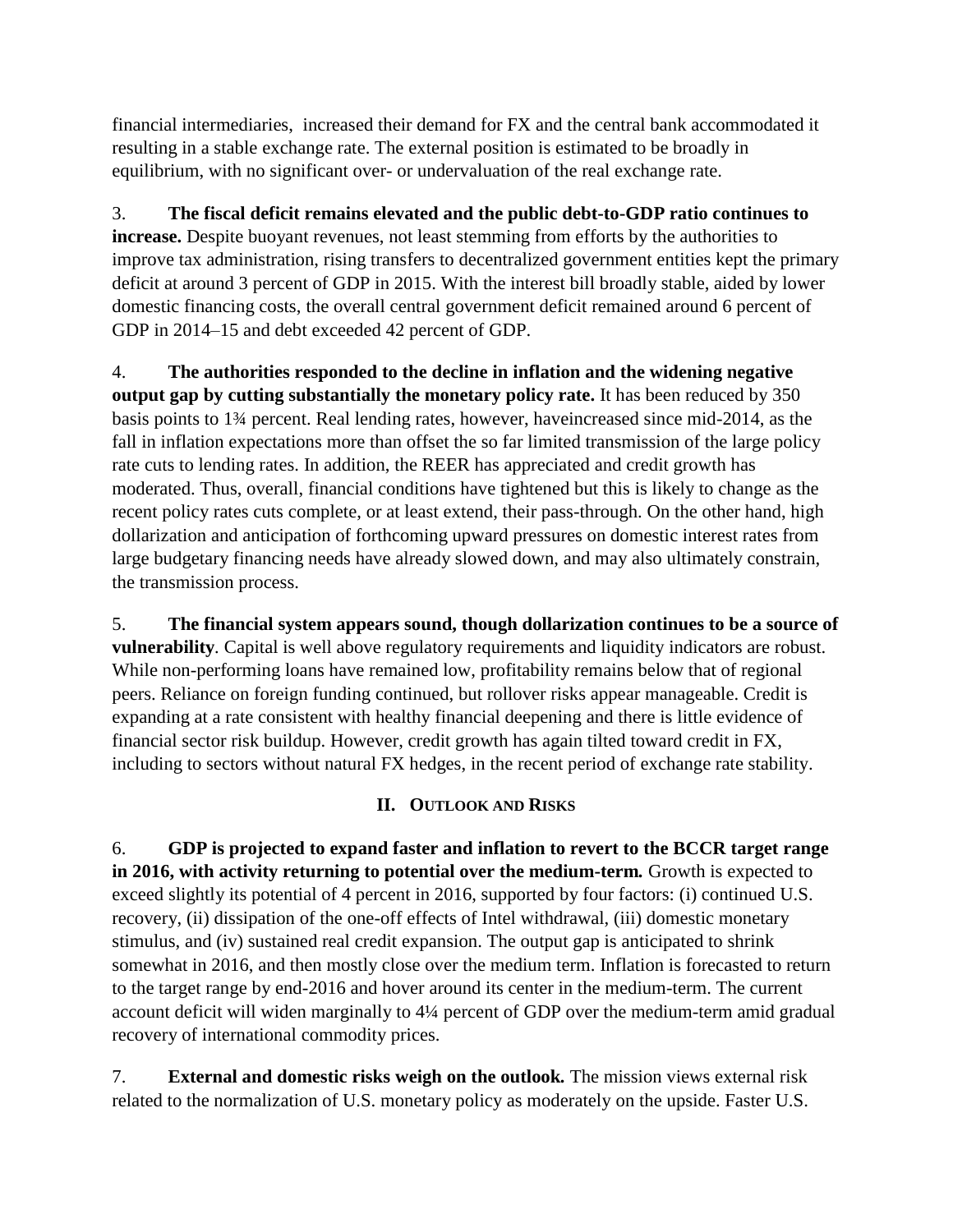growth would have a larger positive impact given strong trade ties than the negative impact of tighter global financial conditions. However, extreme bouts of market volatility could inflict serious damage. Additional downside risks include deeper-than-expected slowdowns in advanced and emerging markets, and currency depreciation, which, if substantial, could trigger an increase in NPLs given high credit dollarization of the banking system. On the domestic front, persistently large fiscal deficits and rising public debt make the economy vulnerable to sudden changes in financial market conditions. In addition, large government gross financing requirements could lift domestic interest rates, weighing on private investment and growth, and limiting the transmission of the monetary stimulus to lending rates.

#### **III. POLICY DISCUSSIONS**

8. **The key challenge is to reduce longer-term economic vulnerabilities while maintaining a policy mix that is appropriate for current cyclical conditions.** It will be critical to start restoring long-term fiscal sustainability as soon as possible to buttress macroeconomic stability. The monetary policy framework and financial system supervision and regulation should also be strengthened. Additionally, reforms are needed to boost potential and inclusive growth.

### **A. Near-term Policy Mix**

9. **Current economic conditions call for a policy mix characterized by the start of fiscal tightening and continuation of a supportive monetary policy.** The authorities appropriately intend to begin gradual fiscal adjustment this year. Measures submitted to Congress could result in a deficit reduction of about ¾ percent of GDP in 2016 relative to overall and primary deficits of 6½ and 3¼ percent of GDP respectively that would prevail in the absence of policy action. With output below potential and zero inflation, a continued accommodative monetary policy stance consistent with bringing inflation back to the target range will help offset the short-term impact of the tighter budgetary stance. At the same time, if signs emerge that price pressures threaten to drive inflation above the mid-point of the new BCCR target range and jeopardize the still-very-recent anchoring of inflation expectations, and taking into account also the lags in monetary policy transmission, the BCCR ought to start reversing the easing cycle.. This consideration is reinforced by the prospective upward normalization of global interest rates, which could induce depreciation pressures.

### **B. Safeguarding Fiscal Sustainability**

10. **Current fiscal trends remain unsustainable in the long term.** Without policy action, the central government deficit would exceed 9 percent of GDP and debt rise to almost 70 percent by 2021. The mission confirms its previous estimate that total fiscal adjustment of 3¾ percent of GDP is needed over the medium-term to stabilize the central government debt ratio at a safe level. Parametric adjustments will also be needed over a somewhat longer horizon to bring the extra-budgetary pension systems to actuarial equilibrium, including larger contributions, lower replacement rates, and higher retirement age.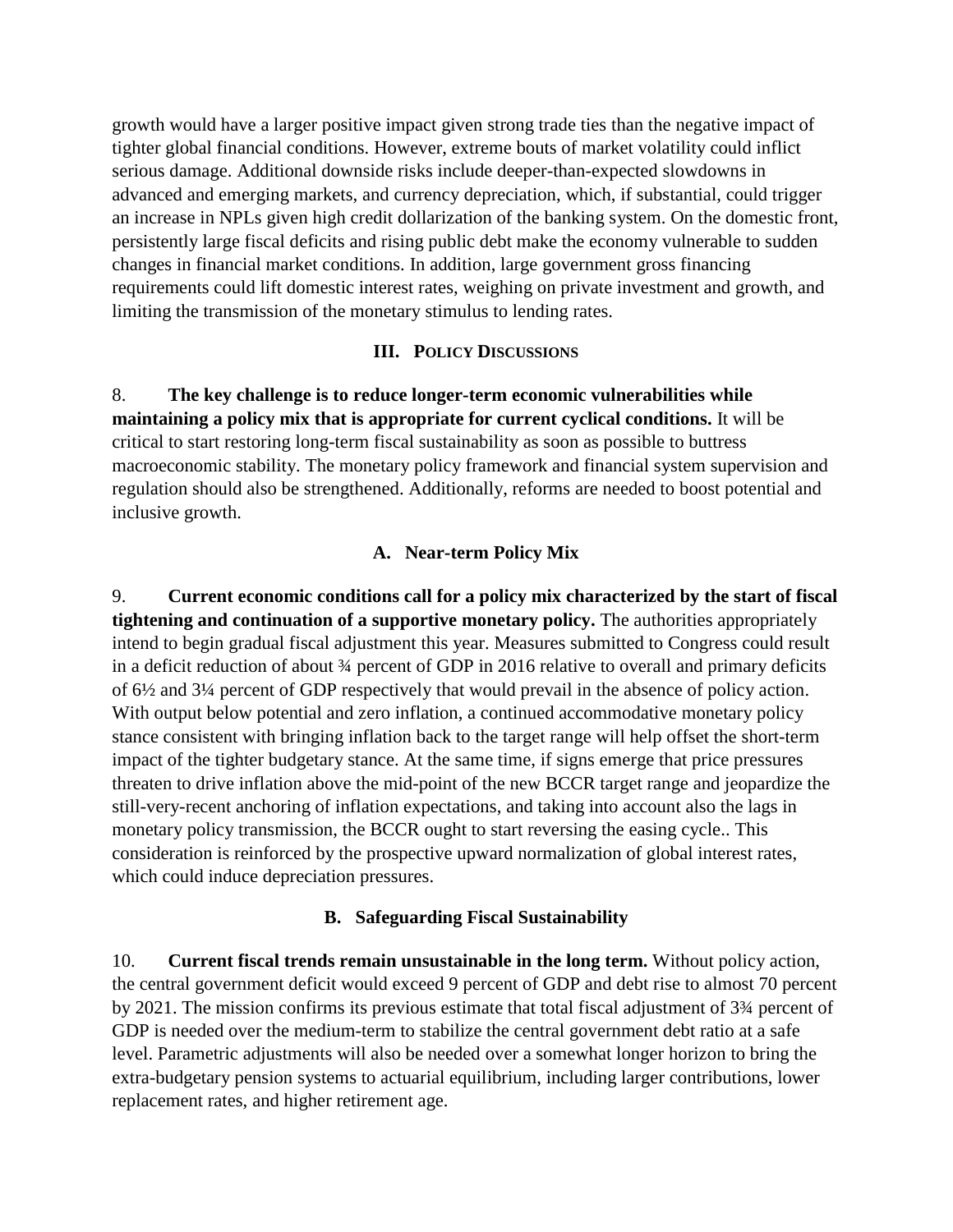11. **The pace of adjustment should strike a balance between lowering the sustainability gap and limiting the adverse impact on growth.** An appropriately front-loaded fiscal consolidation as planned by the authorities, with somewhat less than two-thirds of the total adjustment in 2016-17- and smaller corrections in subsequent years, would have only moderate output cost over the forecast period. Postponing the adjustment would not only result in larger future tightening needs to stabilize debt-to-GDP (for example, some 1 to 1½ percent of GDP additional adjustment in 2018), but also increase the risk of an abrupt shift in investor sentiment and, as a consequence, of a forced disorderly adjustment.

# 12. **In this connection, the mission welcomes the authorities' medium-term fiscal consolidation plan, accompanied by steps to contain long-term expenditure growth.**

- The government's strategy to strengthen public finances by about  $2\frac{1}{2}$  percent of GDP with tax-raising measures is appropriate, given Costa Rica's low revenue effort compared to other upper-middle-income countries. Furthermore, the authorities have already identified spending cuts through legislative changes and administrative measures that would yield the 1¼ percent of GDP also required to fully close the sustainability gap.
- The mission underscores that only an adjustment of the size identified by the mission and the authorities (3¾ percent of GDP) as needed to stabilize the public-debt-to-GDP ratio would be adequate from a macro-economic perspective. Indeed, a partial fiscal adjustment scenario—if tax reform proposals currently in Congress are watered down and efforts to contain spending are insufficient—would result in continued large fiscal deficits driven mainly by a mounting interest bill, and significant additional debt accumulation. This would further raise vulnerabilities and potentially erode the underpinnings of macroeconomic stability.
- On the contrary, full fiscal adjustment would yield a much more favorable outlook. This would require congressional approval of all submitted tax measures, coupled with a reduction in the growth of current spending —mostly transfers and public sector wages to keep it throughout the medium term below the expansion of nominal GDP,. The tighter fiscal stance would allow for a more balanced macro policy mix, allowing a monetary policy stance less tight than that needed with only partial fiscal consolidation to maintain the new inflation target, thereby helping to close the output gap over the medium term. It would also help mitigate increases in market rates associated with the normalization of U.S. monetary policy and tend to reduce the current account deficit. Therefore, it is urgent to approve this year and in their entirety the fiscal adjustment proposals submitted by the government to Congress.
- It is important that the authorities show durable commitment to contain expenditures in the longer run, not least to facilitate political and social support for the adjustment package. In this regard, the mission welcomes legislative proposals currently under discussion to reform public employment conditions, thus preventing excessive automatic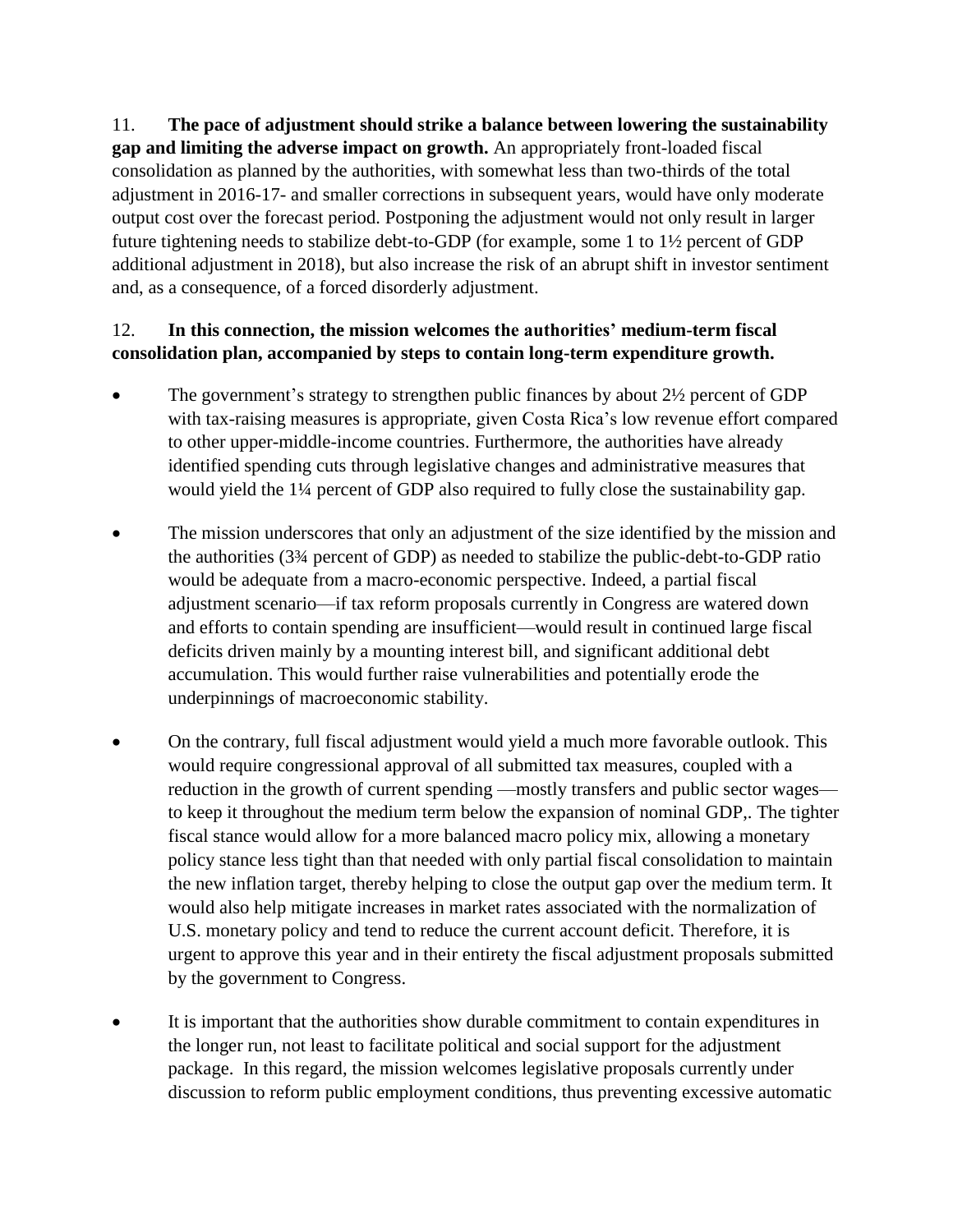increases in current outlays, and a fiscal rule aimed at the preservation of government debt sustainability. The mission stresses the need for adequate enforcement mechanisms to ensure that the new rule is effectively binding.

# **C. Upgrading the Monetary and Exchange Rate Policy Framework**

13. **The mission commends the authorities for their achievements in lowering inflation and endorses their decision to further lower the target range.** The central bank has succeeded in preventing persistent deviations from the target range since 2009 and anchoring inflation expectations to the center of the 3-5 percent target range introduced in 2014. Based on this, the mission supports the central bank's decision to take advantage of the recent sharp decline in inflation to revise the target range to 2-4 percent, in line with average inflation of trading partners. At the same time, we emphasize the need for this move to be accompanied by fiscal consolidation to prevent the risk that an excessively tight monetary policy might be needed to contain inflation within the target range.

14. **Progress towards full-fledged inflation targeting should continue.** The removal of the exchange rate band in early 2015 was an important milestone in this direction. The mission nevertheless considers that some additional steps may be useful. To begin with, the authorities could gradually allow greater exchange rate flexibility in both directions. Currently, the authorities continue to manage the colón to avert excessive volatility and counter unwarranted deviations from medium-term fundamentals, which is understandable in light of the large financial dollarization. However, we believe that a gradual, contained increase in the flexibility of the exchange rate, in line with the intended policies of the central bank, would enhance the role of the exchange rate as a shock absorber and make market participants more cognizant of two-way risks in exchange markets. The mission is also concerned that lack of publicity about the triggers of FX intervention may, under circumstances less favorable than those presently prevailing, undermine confidence in the inflation target as the undisputed anchor of monetary policy. The central bank should improve its communication about FX intervention, especially as its efforts to deepen the FX market take effect. In addition, the authorities should foster development of the secondary market for government securities with a larger local investor base to reinforce the effectiveness of monetary policy and enhance resilience to external financial shocks.

## **D. Financial Stability**

15. **Private sector currency mismatches, high net foreign liabilities of banks, and growing household leverage pose key risks to financial stability.** Our stress test results, confirm the resilience of the banking system. However, three vulnerabilities need to be closely monitored. First, large dollarization of bank loans is a serious and intensifying concern. Notwithstanding the overall long FX position of the banking system, a large depreciation of the colón may impact asset quality, given substantial unhedged FX liabilities in the private sector, and weigh severely down on growth. Second, large bank borrowing abroad, incurred to fund the rapid FX growth to residents, raises rollover risks. Third, fast rising household leverage could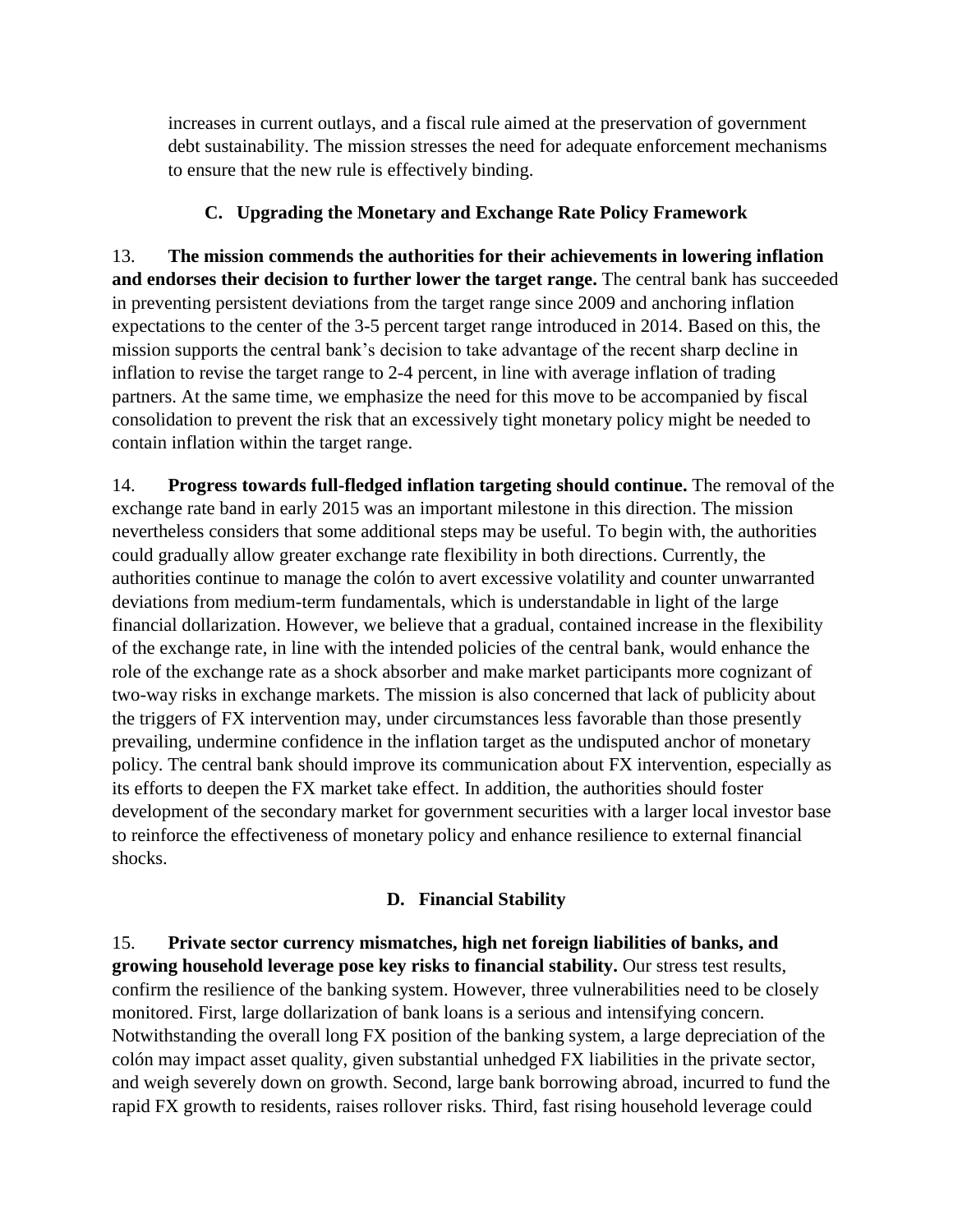endanger asset quality. Moreover, though starting from a low level before the global crisis, continuing accumulation of government debt by banks could weaken their balance sheets through bond repricing as interest rates would increase in the absence of fiscal adjustment. This is especially true in a global environment where monetary conditions are likely to tighten over the medium term.

16. **The authorities are taking positive steps to alleviate these concerns.** Risk-weightings on FX loans to un-hedged borrowers were recently increased and reserve requirements were extended to medium- and long-term foreign bank borrowing. Furthermore, counter-cyclical provisioning and stricter provisioning on FX loans to un-hedged borrowers as well as higher risk-weightings for household mortgages are expected to be introduced this year. It is not possible yet to determine whether these measures will be sufficient to reduce significantly vulnerabilities. The mission recommends that further tightening of provisioning on FX bank lending and of reserve requirements on FX bank borrowing (the latter requiring Congressional action) should be considered, if there is no evidence of a reduction in the share of FX loans already this year. Additionally, the coverage of the credit bureau should be extended to loans to households granted by non-bank entities.

17. **The mission urges implementation of pending 2008 FSAP recommendations.** Key points include empowering the Superintendence of Financial Institutions to conduct consolidated supervision, providing legal protection to bank supervisors in line with international best practice, strengthening bank resolution procedures, and broadening the supervisory perimeter to non-bank financial institutions, all of which require new legislation. The mission supports recently enacted measures to advance towards full implementation of risk-based supervision.

18. **The mission calls for gradual adoption of Basel III standards and additional improvements in cross-country supervision**. In this respect, we welcome the recent enactment of the Basel III Liquidity Coverage Ratio, which will buttress the ability of the banking sector to absorb shocks. The regulatory and risk management frameworks would greatly benefit from introducing Basel III definitions of capital, a capital conservation buffer, and a leverage ratio. Our analysis shows that this could be accomplished without significant detrimental effects on growth. We also consider important enhancing transnational monitoring. Finally, significant gaps in the definition of financial group as well as narrow supervisory and enforcement perimeter remain as pending issues.

## **E. Structural Reforms**

19. **Structural reforms are needed to boost potential growth and competitiveness.**  Specifically**,** the mission counsels that private sector participation in the energy sector be increased and tariff-setting reviewed to help reduce the industrial cost of electricity. Moreover, infrastructure bottlenecks need to be addressed, and business regulations streamlined to help strengthen competitiveness and accelerate potential growth. We also stress that lifting the efficiency of social and education spending will protect vulnerable groups and improve program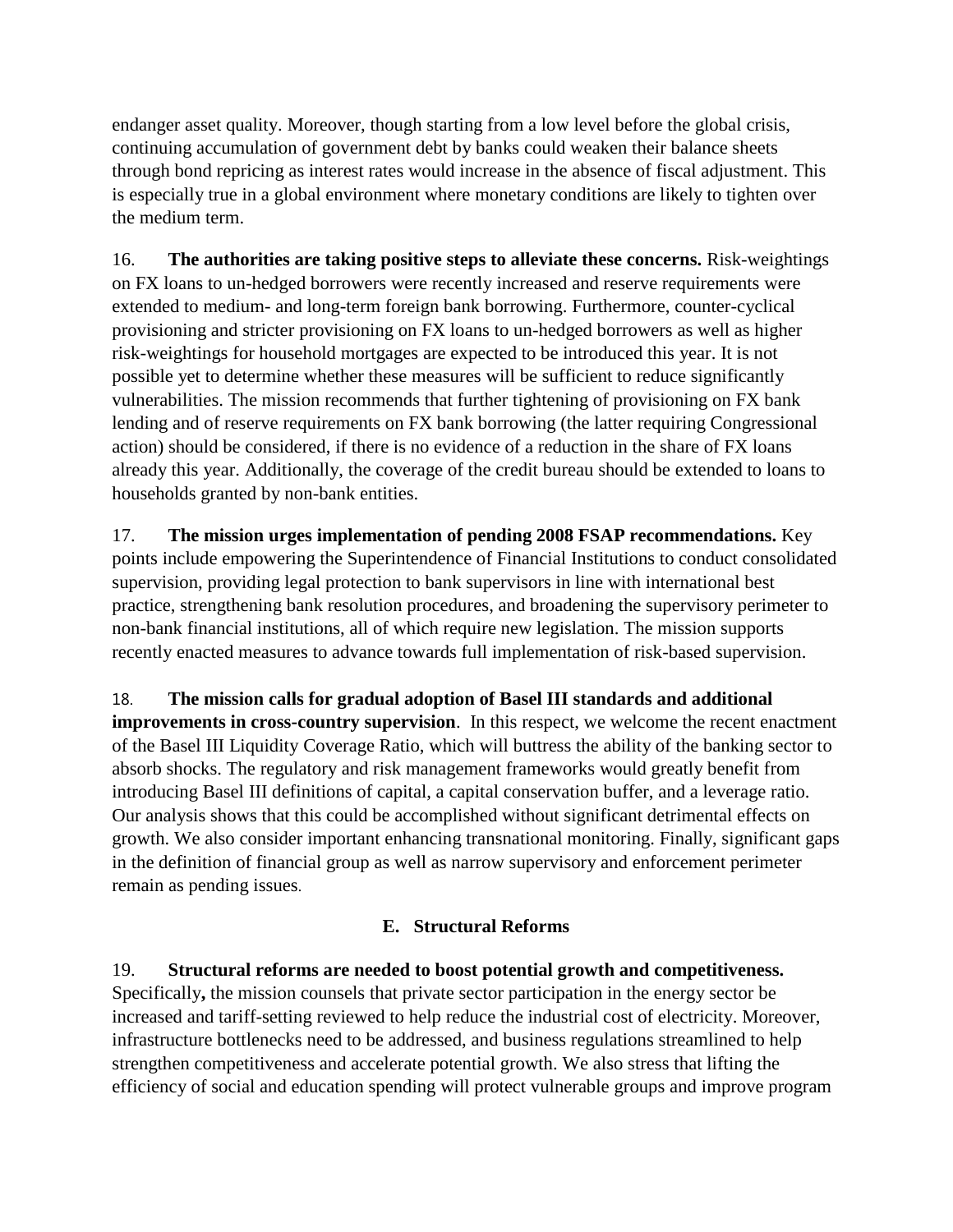outcomes without jeopardizing the budget. Concerning the financial sector, the mission recommends fostering capital market development, stepping up competition among banks, refining loan-provisioning rules to avoid high collateral requirements being used as a substitute for proper credit-risk analysis, and further ameliorating the judicial enforcement of secured and unsecured claims. These actions should permanently lower interest rate spreads and borrowing costs, thereby facilitating financial inclusion and deepening.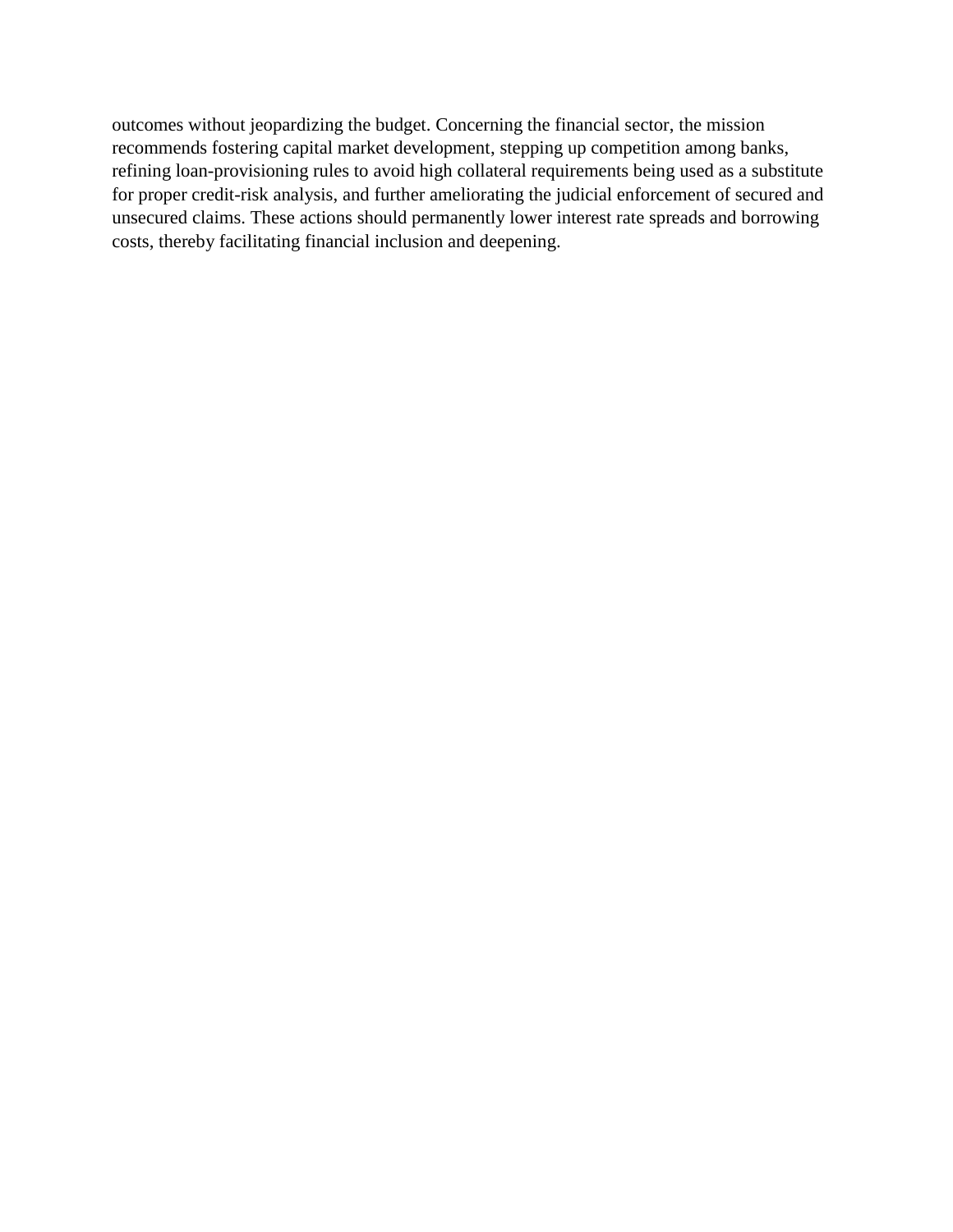| Population (2014, millions)                                                                                   | 4.8                                                    | Human Development Index Rank (2013)                                                                  |              | 68 (out of 187) |         |           |  |  |  |
|---------------------------------------------------------------------------------------------------------------|--------------------------------------------------------|------------------------------------------------------------------------------------------------------|--------------|-----------------|---------|-----------|--|--|--|
| Per capita GDP (2014, U.S. dollars)                                                                           | 10,425<br>9.7<br>22.0<br>39.4<br>1.7                   | Life expectancy (2013, years)                                                                        | 80.0<br>98.0 |                 |         |           |  |  |  |
| Unemployment (2014, percent of labor force)<br>Poverty (2014, percent of population)                          |                                                        | Literacy rate (2014, percent of people ages > 15)<br>Ratio of girls to boys in primary and secondary |              |                 |         |           |  |  |  |
| Income share held by highest 10 percent of households<br>Income share held by lowest 10 percent of households |                                                        | education (2013, percent)                                                                            |              | 103.0<br>48.6   |         |           |  |  |  |
|                                                                                                               |                                                        | Gini coefficient (2012)                                                                              |              |                 |         |           |  |  |  |
|                                                                                                               |                                                        |                                                                                                      |              |                 |         |           |  |  |  |
|                                                                                                               |                                                        |                                                                                                      | Est.         |                 | Proj.   |           |  |  |  |
|                                                                                                               | 2013                                                   | 2014                                                                                                 | 2015         | 2016            | 2017    | 2018      |  |  |  |
|                                                                                                               | (Annual percentage change, unless otherwise indicated) |                                                                                                      |              |                 |         |           |  |  |  |
| <b>Output and Prices</b>                                                                                      |                                                        |                                                                                                      |              |                 |         |           |  |  |  |
| Real GDP growth                                                                                               | 1.8                                                    | 3.0                                                                                                  | 3.7          | 4.2             | 4.3     | 4.4       |  |  |  |
| Output gap (percent of potential GDP)                                                                         | 0.4                                                    | $-0.8$                                                                                               | $-1.1$       | $-0.9$          | $-0.6$  | $-0.3$    |  |  |  |
| GDP deflator                                                                                                  | 4.2                                                    | 4.7                                                                                                  | 2.2          | 3.6             | 3.2     | 3.5       |  |  |  |
| Consumer prices (end of period)                                                                               | 3.7                                                    | 5.1                                                                                                  | $-0.8$       | 3.0             | 3.0     | 3.0       |  |  |  |
| <b>Money and Credit</b>                                                                                       |                                                        |                                                                                                      |              |                 |         |           |  |  |  |
| Monetary base                                                                                                 | 10.2                                                   | 10.4                                                                                                 | 9.2          | 9.8             | 9.1     | 9.1       |  |  |  |
| Broad money                                                                                                   | 7.7                                                    | 15.4                                                                                                 | 7.1          | 8.8             | 8.3     | 9.2       |  |  |  |
| Credit to private sector                                                                                      | 12.2                                                   | 17.5                                                                                                 | 11.6         | 12.0            | 12.0    | 11.4      |  |  |  |
| Monetary policy rate (percent; end of period)                                                                 | 3.8                                                    | 5.3                                                                                                  | 2.3          | $\cdots$        | m.      | $\pm 0.0$ |  |  |  |
|                                                                                                               | (In percent of GDP, unless otherwise indicated)        |                                                                                                      |              |                 |         |           |  |  |  |
| <b>Savings and Investment</b>                                                                                 |                                                        |                                                                                                      |              |                 |         |           |  |  |  |
| Gross domestic investment                                                                                     | 18.8                                                   | 19.6                                                                                                 | 19.1         | 19.1            | 19.4    | 19.3      |  |  |  |
| Gross domestic savings                                                                                        | 13.8                                                   | 14.9                                                                                                 | 15.1         | 14.8            | 15.1    | 15.0      |  |  |  |
| <b>External Sector</b>                                                                                        |                                                        |                                                                                                      |              |                 |         |           |  |  |  |
| Current account balance                                                                                       | $-5.0$                                                 | $-4.7$                                                                                               | $-4.0$       | $-4.2$          | $-4.3$  | $-4.3$    |  |  |  |
| Of which: Trade balance                                                                                       | $-11.3$                                                | $-10.5$                                                                                              | $-10.2$      | $-10.2$         | $-10.4$ | $-10.8$   |  |  |  |
| Financial and capital account balance                                                                         | 6.4                                                    | 4.6                                                                                                  | 6.2          | 5.1             | 5.1     | 4.3       |  |  |  |
| Of which: Foreign direct investment                                                                           | 4.8                                                    | 4.0                                                                                                  | 4.1          | 4.3             | 4.3     | 4.3       |  |  |  |
| Change in net international reserves (increase -)                                                             | $-461$                                                 | 113                                                                                                  | $-622$       | $-500$          | $-500$  | $\Omega$  |  |  |  |
| Net international reserves (millions of U.S. dollars)                                                         | 7,331                                                  | 7,211                                                                                                | 7,834        | 8,334           | 8,834   | 8,834     |  |  |  |
| <b>Public Finances</b>                                                                                        |                                                        |                                                                                                      |              |                 |         |           |  |  |  |
| Central government primary balance                                                                            | $-2.8$                                                 | $-3.1$                                                                                               | $-3.0$       | $-2.4$          | $-1.5$  | $-1.2$    |  |  |  |
| Central government overall balance                                                                            | $-5.6$                                                 | $-6.0$                                                                                               | $-5.8$       | $-5.8$          | $-5.5$  | $-5.5$    |  |  |  |
| Central government debt                                                                                       | 36.0                                                   | 39.3                                                                                                 | 42.4         | 45.0            | 47.3    | 49.3      |  |  |  |
| Consolidated public sector overall balance 2/                                                                 | $-5.4$                                                 | $-5.6$                                                                                               | $-5.6$       | $-5.9$          | $-5.4$  | $-5.3$    |  |  |  |
| Consolidated public sector debt 3/                                                                            | 42.0                                                   | 43.2                                                                                                 | 45.8         | 47.6            | 49.1    | 50.2      |  |  |  |
| Of which: External public debt                                                                                | 8.9                                                    | 10.5                                                                                                 | 11.7         | 12.2            | 12.7    | 12.9      |  |  |  |
| <b>Memorandum Item:</b>                                                                                       |                                                        |                                                                                                      |              |                 |         |           |  |  |  |
| GDP (US\$ billions)                                                                                           | 49.6                                                   | 49.6                                                                                                 | 52.9         | 57.0            | 60.9    | 65.2      |  |  |  |
|                                                                                                               |                                                        |                                                                                                      |              |                 |         |           |  |  |  |

Sources: Central Bank of Costa Rica, Ministry of Finance, and Fund staff estimates.

1/ Includes cuts in transfers of about 0.3 percent of GDP, another 0.2 percent of GDP of expenditure cuts in a 2016 supplementary budget, broadening of the VAT base and higher taxes on sales of vehicles and real estate from the last quarter of 2016, increase in marginal income tax rates on higher-income brackets from 2017, as well as further amendments to the corporate income tax and moderate gains from improved tax administration.

2/ The consolidated public sector balance comprises the central government, decentralized government entities, public enterprises, and the central bank, but excludes the Instituto Costarricense de Electricidad (ICE).

3/ The consolidated public debt nets out central government and central bank debt held by the Caja Costarricense del Seguro Social (social security agency) and other entities of the nonfinancial public sector.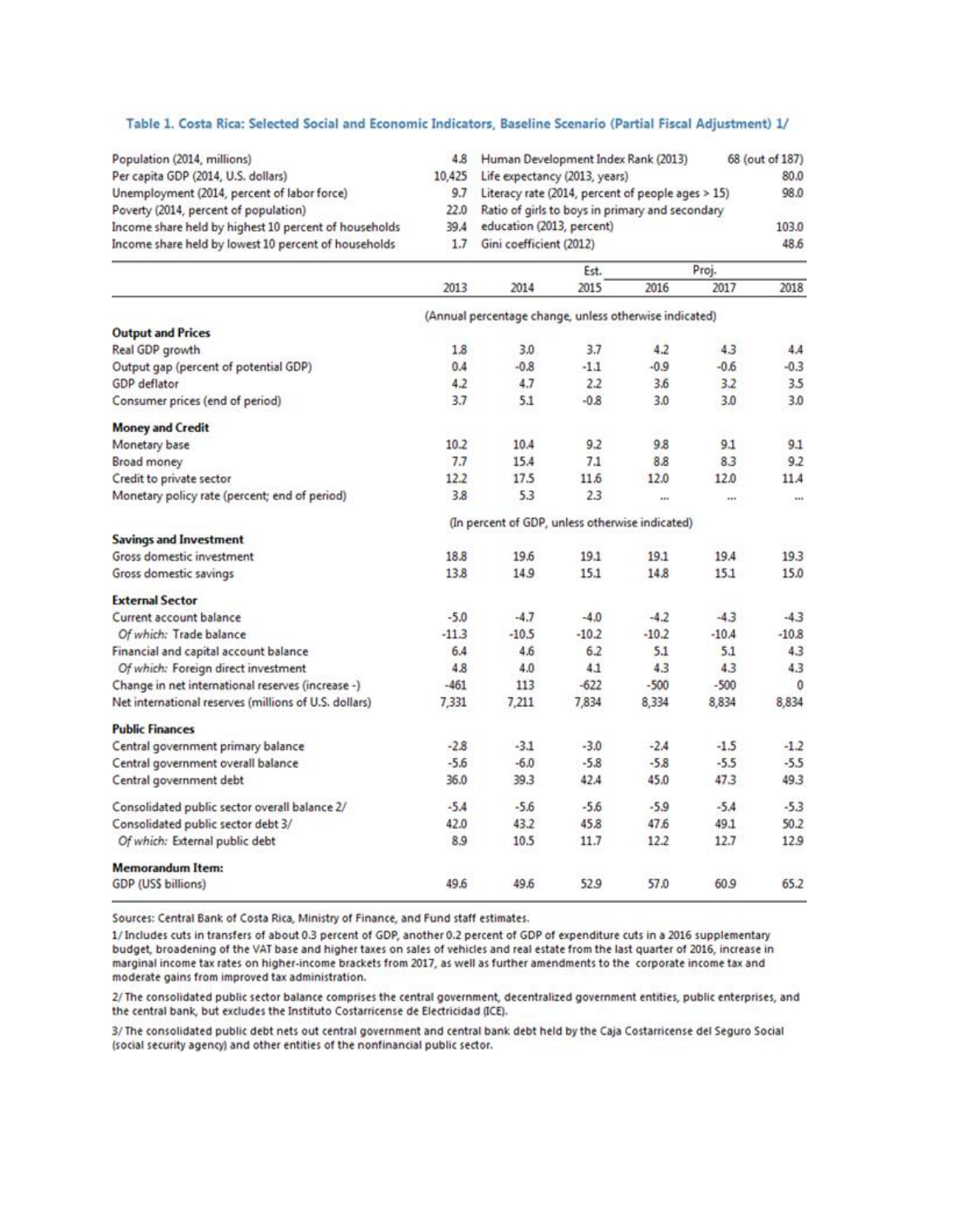#### Table 2. Costa Rica: Selected Social and Economic Indicators, Full Fiscal Adjustment Scenario 1/

| Population (2014, millions)                                                                                   | 4.8<br>10,425                                   | Human Development Index Rank (2013)                                                                                                        |              | 68 (out of 187) |               |              |  |  |
|---------------------------------------------------------------------------------------------------------------|-------------------------------------------------|--------------------------------------------------------------------------------------------------------------------------------------------|--------------|-----------------|---------------|--------------|--|--|
| Per capita GDP (2014, U.S. dollars)<br>Unemployment (2014, percent of labor force)                            | 9.7<br>22.0<br>39.4<br>1.7                      | Life expectancy (2013, years)                                                                                                              | 80.0<br>98.0 |                 |               |              |  |  |
| Poverty (2014, percent of population)                                                                         |                                                 | Literacy rate (2014, percent of people ages > 15)<br>Ratio of girls to boys in primary and secondary<br>education (2013, percent)<br>103.0 |              |                 |               |              |  |  |
| Income share held by highest 10 percent of households<br>Income share held by lowest 10 percent of households |                                                 |                                                                                                                                            |              |                 |               |              |  |  |
|                                                                                                               |                                                 | Gini coefficient (2012)                                                                                                                    |              | 48.6            |               |              |  |  |
|                                                                                                               |                                                 |                                                                                                                                            |              |                 |               |              |  |  |
|                                                                                                               | 2013                                            | 2014                                                                                                                                       | Est.<br>2015 | 2016            | Proj.<br>2017 | 2018         |  |  |
|                                                                                                               |                                                 |                                                                                                                                            |              |                 |               |              |  |  |
| <b>Output and Prices</b>                                                                                      |                                                 | (Annual percentage change, unless otherwise indicated)                                                                                     |              |                 |               |              |  |  |
| Real GDP growth                                                                                               | 1.8                                             | 3.0                                                                                                                                        | 3.7          | 4.2             | 4.2           | 4.6          |  |  |
| Output gap (percent of potential GDP)                                                                         | 0.4                                             | $-0.8$                                                                                                                                     | $-1.1$       | $-0.9$          | $-0.7$        | $-0.2$       |  |  |
| GDP deflator                                                                                                  | 4.2                                             | 4.7                                                                                                                                        | 2.2          | 3.6             | 3.1           | 4.2          |  |  |
| Consumer prices (end of period)                                                                               | 3.7                                             | 5.1                                                                                                                                        | $-0.8$       | 3.0             | 3.0           | 3.0          |  |  |
| <b>Money and Credit</b>                                                                                       |                                                 |                                                                                                                                            |              |                 |               |              |  |  |
| Monetary base                                                                                                 | 10.2                                            | 10.4                                                                                                                                       | 9.2          | 9.9             | 9.0           | 9.1          |  |  |
| Broad money                                                                                                   | 7.7                                             | 15.4                                                                                                                                       | 7.1          | 8.9             | 8.2           | 9.2          |  |  |
| Credit to private sector                                                                                      | 12.2                                            | 17.5                                                                                                                                       | 11.6         | 12.4            | 12.9          | 12.9         |  |  |
| Monetary policy rate (percent; end of period)                                                                 | 3.8                                             | 5.3                                                                                                                                        | 2.3          | $\cdots$        | ш             | <b>Lake</b>  |  |  |
|                                                                                                               | (In percent of GDP, unless otherwise indicated) |                                                                                                                                            |              |                 |               |              |  |  |
| <b>Savings and Investment</b>                                                                                 |                                                 |                                                                                                                                            |              |                 |               |              |  |  |
| Gross domestic investment                                                                                     | 18.8                                            | 19.6                                                                                                                                       | 19.1         | 19.1            | 19.3          | 20.0         |  |  |
| Gross domestic savings                                                                                        | 13.8                                            | 14.9                                                                                                                                       | 15.1         | 14.8            | 15.1          | 15.9         |  |  |
| <b>External Sector</b>                                                                                        |                                                 |                                                                                                                                            |              |                 |               |              |  |  |
| Current account balance                                                                                       | $-5.0$                                          | $-4.7$                                                                                                                                     | $-4.0$       | $-4.2$          | $-4.2$        | $-4.1$       |  |  |
| Of which: Trade balance                                                                                       | $-11.3$                                         | $-10.5$                                                                                                                                    | $-10.2$      | $-10.2$         | $-10.3$       | $-10.5$      |  |  |
| Financial and capital account balance                                                                         | 6.4                                             | 4.6                                                                                                                                        | 6.2          | 5.1             | 5.0           | 4.1          |  |  |
| Of which: Foreign direct investment                                                                           | 4.8                                             | 4.0                                                                                                                                        | 4.1          | 4.3             | 4.3           | 4.3          |  |  |
| Change in net international reserves (increase -)                                                             | $-461$                                          | 113                                                                                                                                        | $-622$       | $-500$          | $-500$        | $\mathbf{0}$ |  |  |
| Net international reserves (millions of U.S. dollars)                                                         | 7,331                                           | 7,211                                                                                                                                      | 7,834        | 8,334           | 8,834         | 8,834        |  |  |
| <b>Public Finances</b>                                                                                        |                                                 |                                                                                                                                            |              |                 |               |              |  |  |
| Central government primary balance                                                                            | $-2.8$                                          | $-3.1$                                                                                                                                     | $-3.0$       | $-2.4$          | $-0.9$        | 0.0          |  |  |
| Central government overall balance                                                                            | $-5.6$                                          | $-6.0$                                                                                                                                     | $-5.8$       | $-5.7$          | $-4.4$        | $-3.6$       |  |  |
| Central government debt                                                                                       | 36.0                                            | 39.3                                                                                                                                       | 42.4         | 44.9            | 46.1          | 46.0         |  |  |
| Consolidated public sector overall balance 2/                                                                 | $-5.4$                                          | $-5.6$                                                                                                                                     | $-5.6$       | $-5.8$          | $-4.4$        | $-3.6$       |  |  |
| Consolidated public sector debt 3/                                                                            | 42.0                                            | 43.2                                                                                                                                       | 45.8         | 47.5            | 48.0          | 47.1         |  |  |
| Of which: External public debt                                                                                | 8.9                                             | 10.5                                                                                                                                       | 11.7         | 12.2            | 12.7          | 12.8         |  |  |
| <b>Memorandum Item:</b>                                                                                       |                                                 |                                                                                                                                            |              |                 |               |              |  |  |
| GDP (USS billions)                                                                                            | 49.6                                            | 49.6                                                                                                                                       | 52.9         | 57.0            | 60.8          | 65.6         |  |  |

Sources: Central Bank of Costa Rica, Ministry of Finance, and Fund staff estimates.

1/ Includes measures as in the baseline partial adjustment scenario, as well as administratively-determined measures to contain growth in the wage bill, and increases in the VAT rate from 2017.

2/ The consolidated public sector balance comprises the central government, decentralized government entities, public enterprises, and the central bank, but excludes the Instituto Costarricense de Electricidad (ICE).

3/ The consolidated public debt nets out central government and central bank debt held by the Caja Costarricense del Seguro Social (social security agency) and other entities of the nonfinancial public sector.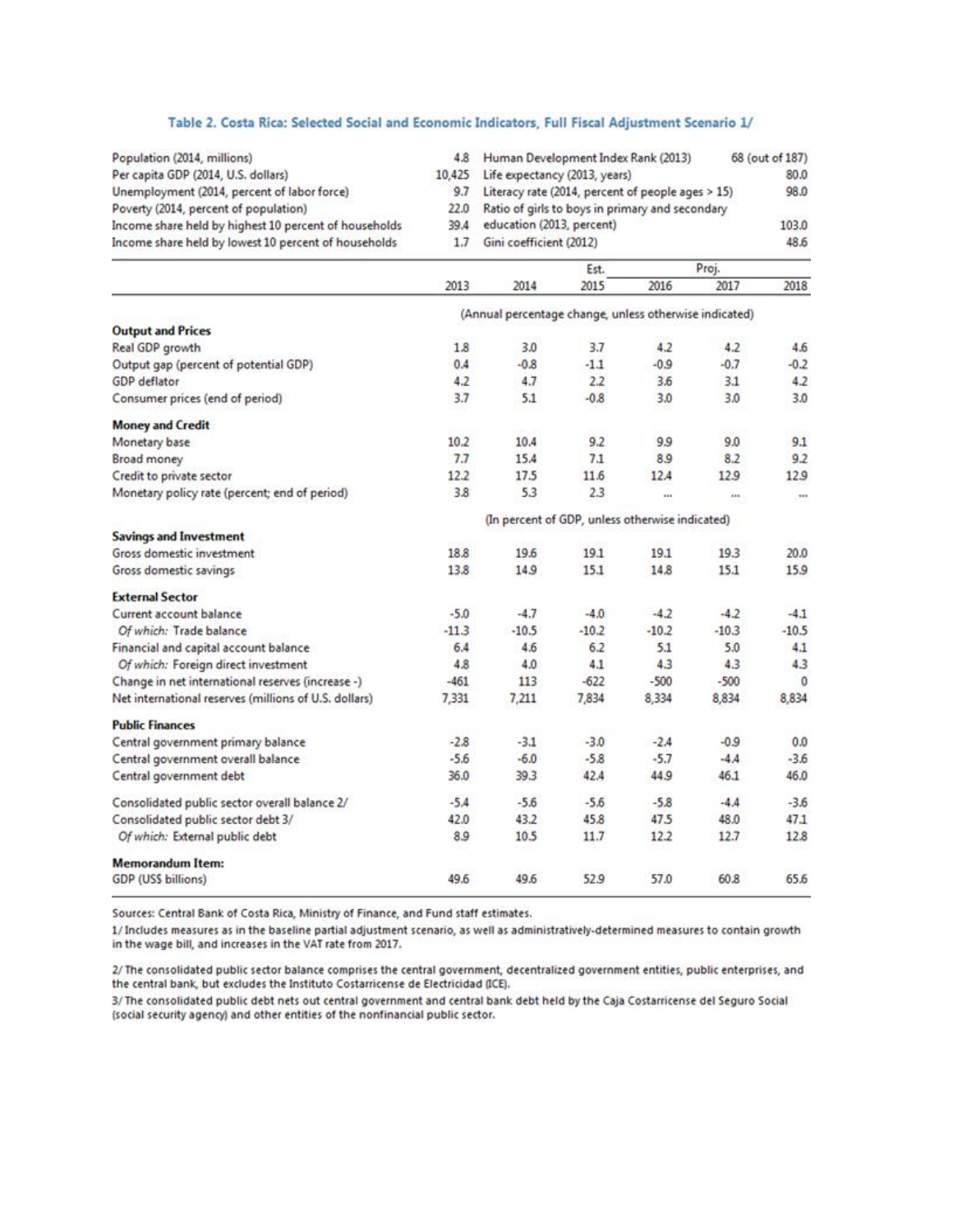|                                           | Projection<br>Est. |          |          |          |                          |          |          |          |          |  |  |
|-------------------------------------------|--------------------|----------|----------|----------|--------------------------|----------|----------|----------|----------|--|--|
|                                           | 2013               | 2014     | 2015     | 2016     | 2017                     | 2018     | 2019     | 2020     | 2021     |  |  |
|                                           |                    |          |          |          | (In billions of colones) |          |          |          |          |  |  |
| Revenue                                   | 3,380              | 3,625    | 3.994    | 4,439    | 5,102                    | 5,639    | 6,113    | 6,601    | 7.117    |  |  |
| Tax revenue                               | 3,292              | 3,522    | 3,862    | 4,296    | 4,948                    | 5,473    | 5,933    | 6,406    | 6,906    |  |  |
| Nontax revenue 2/                         | 87                 | 103      | 132      | 143      | 154                      | 166      | 180      | 195      | 210      |  |  |
| <b>Expenditure</b>                        | 4,765              | 5,230    | 5,643    | 6,220    | 6,895                    | 7,584    | 8,235    | 8,904    | 9,559    |  |  |
| Current noninterest                       | 3,684              | 3,990    | 4,330    | 4,567    | 4,901                    | 5,299    | 5,739    | 6,204    | 6,700    |  |  |
| Wages                                     | 1,817              | 1,969    | 2,113    | 2,278    | 2,462                    | 2,668    | 2,889    | 3,123    | 3,373    |  |  |
| Goods and services                        | 158                | 180      | 194      | 194      | 209                      | 225      | 244      | 264      | 285      |  |  |
| Transfers                                 | 1,708              | 1,842    | 2,023    | 2,095    | 2,230                    | 2,406    | 2,605    | 2,816    | 3,041    |  |  |
| Interest 3/                               | 681                | 775      | 787      | 1,044    | 1,311                    | 1,523    | 1,671    | 1,809    | 1,897    |  |  |
| Capital                                   | 400                | 465      | 526      | 609      | 683                      | 762      | 825      | 892      | 963      |  |  |
| <b>Primary balance</b>                    | $-704$             | $-830$   | $-862$   | $-736$   | $-482$                   | $-421$   | $-451$   | $-494$   | $-546$   |  |  |
| <b>Overall Balance</b>                    | $-1,386$           | $-1,604$ | $-1,649$ | $-1,781$ | $-1,793$                 | $-1,945$ | $-2,122$ | $-2,304$ | $-2,443$ |  |  |
| <b>Total Financing</b>                    | 1,386              | 1,604    | 1,652    | 1,781    | 1,793                    | 1,945    | 2,122    | 2,304    | 2,443    |  |  |
| External (net)                            | 401                | 490      | 598      | 412      | 417                      | 372      | 379      | 247      | 385      |  |  |
| Domestic (net)                            | 984                | 1,115    | 1,212    | 1,368    | 1,376                    | 1,573    | 1,743    | 2,057    | 2,058    |  |  |
| Central government debt                   | 8,932              | 10,484   | 11,984   | 13,752   | 15,562                   | 17,533   | 19,689   | 21,859   | 24,278   |  |  |
| External                                  | 1,763              | 2,366    | 2,944    | 3,337    | 3,756                    | 4,138    | 4,532    | 4,645    | 5,006    |  |  |
| Domestic                                  | 7,169              | 8,118    | 9,040    | 10,415   | 11,806                   | 13,395   | 15,158   | 17,215   | 19,272   |  |  |
|                                           |                    |          |          |          | (In percent of GDP)      |          |          |          |          |  |  |
| Revenue                                   | 13.6               | 13.6     | 14.1     | 14.5     | 15.5                     | 15.9     | 15.9     | 15.9     | 15.8     |  |  |
| Tax revenue                               | 13.3               | 13.2     | 13.7     | 14.1     | 15.0                     | 15.4     | 15.4     | 15.4     | 15.4     |  |  |
| Nontax revenue 2/                         | 0.4                | 0.4      | 0.5      | 0.5      | 0.5                      | 0.5      | 0.5      | 0.5      | 0.5      |  |  |
| <b>Expenditure</b>                        | 19.2               | 19.6     | 20.0     | 20.4     | 21.0                     | 21.3     | 21.4     | 21.4     | 21.3     |  |  |
| Current noninterest                       | 14.9               | 14.9     | 15.3     | 14.9     | 14.9                     | 14.9     | 14.9     | 14.9     | 14.9     |  |  |
| Wages                                     | 7.3                | 7.4      | 7.5      | 7.5      | 7.5                      | 7.5      | 7.5      | 7.5      | 7.5      |  |  |
| Goods and services                        | 0.6                | 0.7      | 0.7      | 0.6      | 0.6                      | 0.6      | 0.6      | 0.6      | 0.6      |  |  |
| Transfers                                 | 6.9                | 6.9      | 7.2      | 6.9      | 6.8                      | 6.8      | 6.8      | 6.8      | 6.8      |  |  |
| Interest 3/                               | 2.7                | 2.9      | 2.8      | 3.4      | 4.0                      | 4.3      | 4.3      | 4.3      | 4.2      |  |  |
| Capital                                   | 1.6                | 1.7      | 1.9      | 2.0      | 2.1                      | 2.1      | 2.1      | 2.1      | 2.1      |  |  |
| <b>Primary balance</b>                    | $-2.8$             | $-3.1$   | $-3.0$   | $-2.4$   | $-1.5$                   | $-1.2$   | $-1.2$   | $-1.2$   | $-1.2$   |  |  |
| <b>Overall Balance</b>                    | $-5.6$             | $-6.0$   | $-5.8$   | $-5.8$   | $-5.5$                   | $-5.5$   | $-5.5$   | $-5.5$   | $-5.4$   |  |  |
| <b>Total Financing</b>                    | 5.6                | 6.0      | 5.8      | 5.8      | 5.5                      | 5.5      | 5.5      | 5.5      | 5.4      |  |  |
| External (net)                            | 1.6                | 1.8      | 2.1      | 1.3      | 1.3                      | 1.0      | 1.0      | 0.6      | 0.9      |  |  |
| Domestic (net)                            | 4.0                | 4.2      | 4.3      | 4.5      | 4.2                      | 4.4      | 4.5      | 4.9      | 4.6      |  |  |
| Central government debt                   | 36.0               | 39.3     | 42.4     | 45.0     | 47.3                     | 49.3     | 51.2     | 52.5     | 54.0     |  |  |
| External                                  | 7.1                | 8.9      | 10.4     | 10.9     | 11.4                     | 11.6     | 11.8     | 11.2     | 11.1     |  |  |
| Domestic                                  | 28.9               | 30.4     | 32.0     | 34.1     | 35.9                     | 37.7     | 39.4     | 41.4     | 42.9     |  |  |
| <b>Memorandum items:</b>                  |                    |          |          |          |                          |          |          |          |          |  |  |
| Non-interest expenditure growth (percent) |                    |          |          |          |                          |          |          |          |          |  |  |
| in nominal terms                          | 12.0               | 9.1      | 9.0      | 6.6      | 7.9                      | 8.5      | 8.3      | 8.1      | 8.0      |  |  |
| in real terms                             | 6.4                | 4.4      | 8.1      | 5.4      | 4.7                      | 5.4      | 5.1      | 4.9      | 4.8      |  |  |
| Nominal GDP                               | 24,781             | 26,703   | 28,279   | 30,547   | 32,878                   | 35,543   | 38,493   | 41,609   | 44,936   |  |  |
| CPI Inflation (period average)            | 5.2                | 4.5      | 0.8      | 1.1      | 3.0                      | 3.0      | 3.0      | 3.0      | 3.0      |  |  |

#### Table 3. Costa Rica: Central Government Balance, Baseline Scenario (Partial Adjustment) 1/

Sources: Ministry of Finance and Fund staff estimates.

1/ Includes cuts in transfers of about 0.3 percent of GDP, another 0.2 percent of GDP of expenditure cuts in a 2016 supplementary budget, broadening of the VAT base and higher taxes on sales of vehicles and real estate from the last quarter of 2016, increase in marginal income tax rates on higher-income brackets from 2017, as well as further amendments to the corporate income tax and moderate gains from improved tax administration.

2/ Transfers to the Social development and Family Transfers Fund (FODESAF) are recorded in net terms.

3/ The inflation adjustment of the principal of TUDES (inflation indexed bonds) was recorded as interest expenditure.